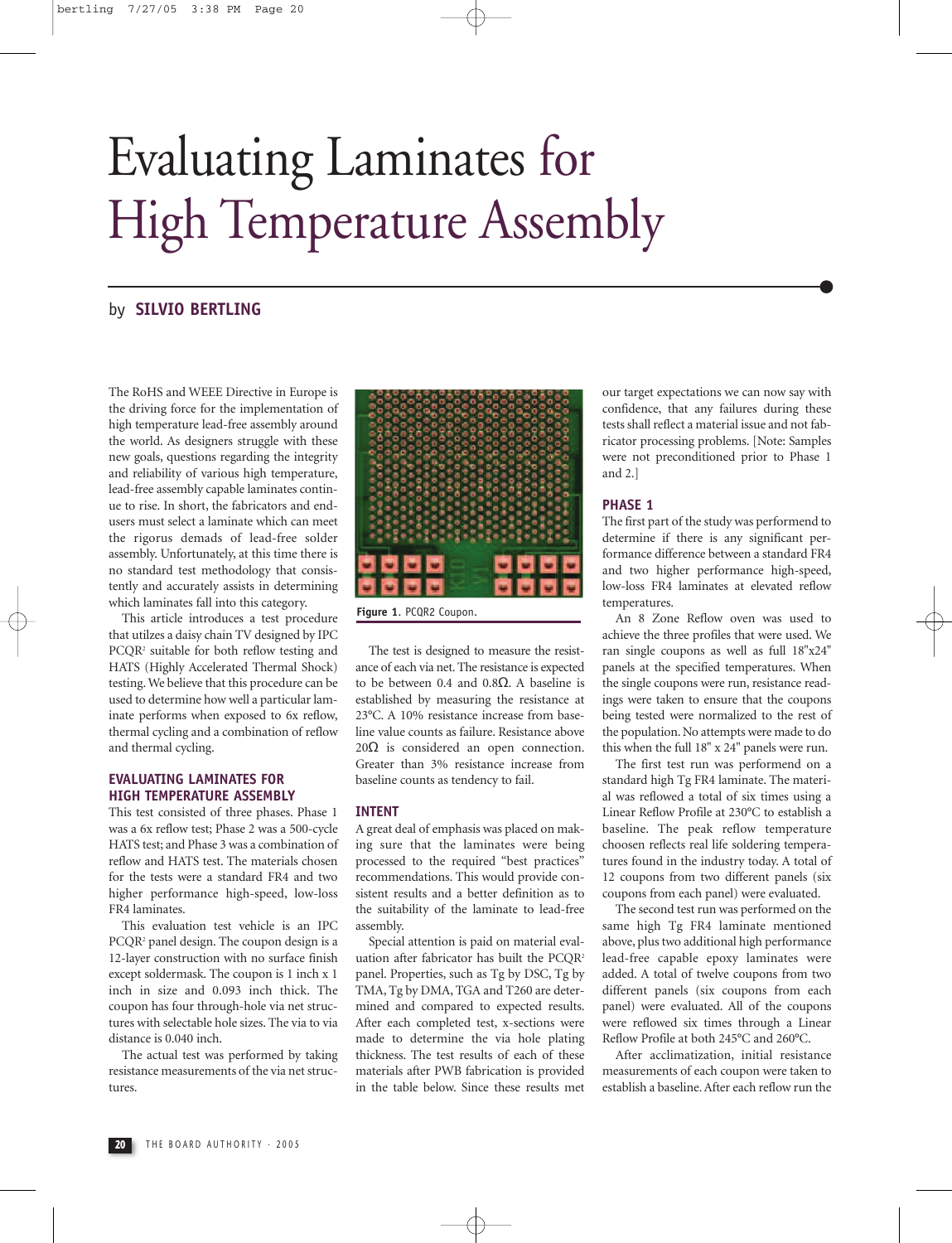

















**Figure 8.** Sample of Barrel Crack **Figure 9.** Sample of Barrel Crack **Failure**.

Failure.

Figure 4. Standard FR4, 260C, 6x Reflow. **Figure 5.** Advanced FR4A, 260C, 6x Reflow.



contacts were cleaned and actual measurements were taken twice to verify the results (Figures 2-9).

#### **PHASE 2**

The second part of the study targeted the thermal robustness of each tested laminate after 500 HATS (Highly Accelerated Thermal Shock) cycles.

The system from Integrated Reliability Test Systems, Inc. (www.hats-tester.com) provides an air-to-air reliability test method, and uses a single chamber in which high-volume hot and cold air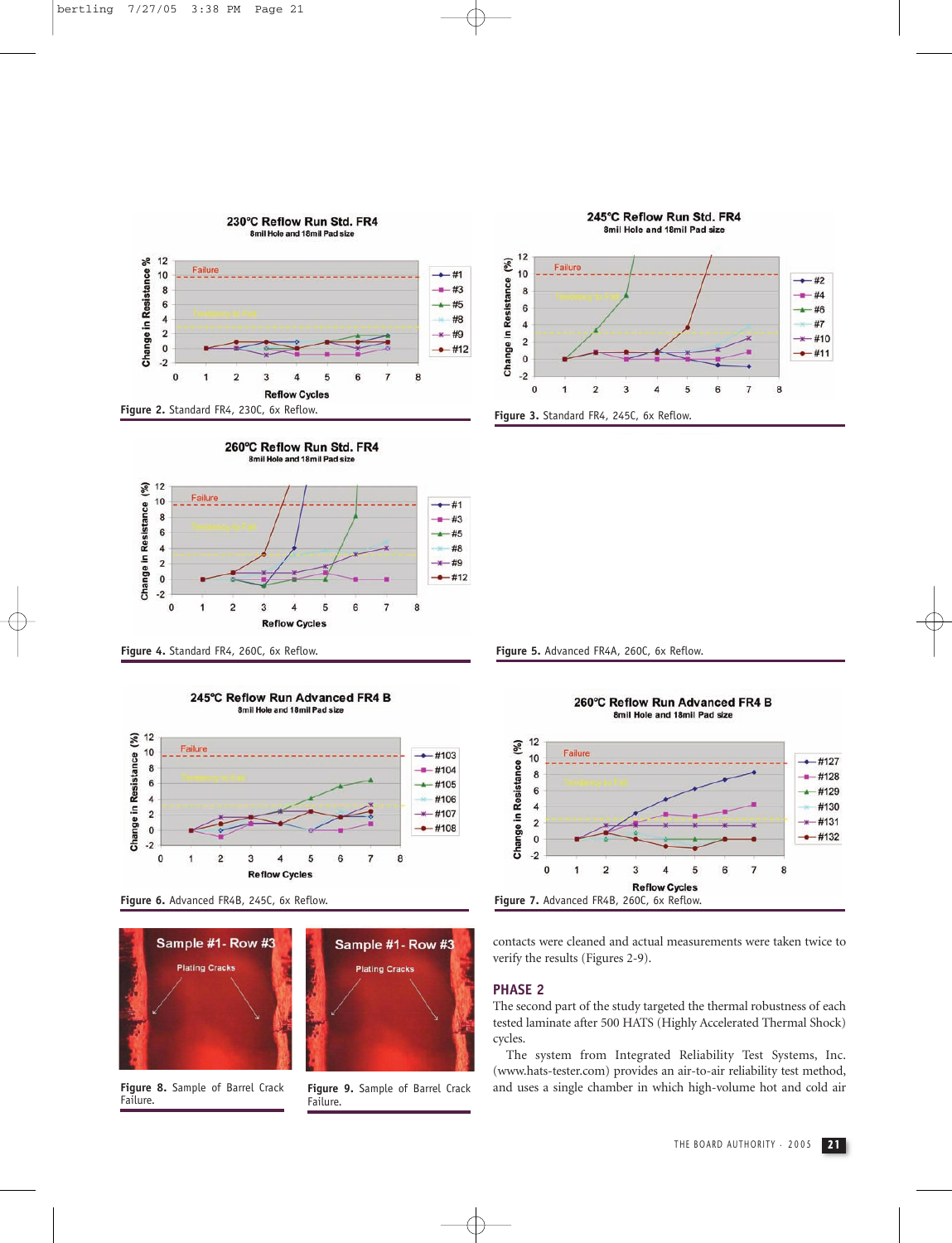alternately pass over stationary samples. It provides rapid thermal transfer and reduces the time for the samples to reach temperature equilibrium. The samples are fixed to a high-speed precision resistance sampling network, allowing continuous monitoring and recording of the net resistance.

#### **HATS TEST CONDITIONS**

None of the coupons had been preconditioned. The HATS Chamber can hold up to 36 Coupons. Before the evaluation begins, the HATS chamber is calibrated to determine its resistance tolerance limits  $\pm 2m\Omega$ .

A chamber load consisted of 6 coupons of each laminate. The chamber program cycled between -40 to +145°C, with each thermal excursion lasting a total of 8 minutes. After the coupons reached the maximum temperature, a 15 second dwell time was applied to minimize variations in the response. Initial net resistance measurements were taken during the first few cycles allowing the system to self calibrate. This helps define how long a cycle will last during the evaluation. The test is stopped after 500 thermal cycles.

#### **HATS DATA**

*Standard FR4:* After about 270 cycles, a 10% resistance increase occurs and it takes about 320 cycles to get an open circuit. It takes several thermal cycles before an actual failure occurs.



**Figure 10.** Standard FR4.







*Advanced FR4* A: After about 470 cycles a 10% resistance increase occurs and there are no open circuits. There is a tendency of a resistance increase but no failures.

*Advanced FR4 B:* After 500 cycles there are no significant resistance changes or any open circuits. There is a tendency of a resistance increase but no failures.



#### **PHASE 3**

Phase 3 was a combination of reflow and HATS testing.

6x Reflow + 500 HATS Cycles Data



**Figure 13**. Sample of Barrel Crack **Figure 14**. Sample of Barrel Crack Failure, Standard FR4.

*Standard FR4*: After preconditioning material performs

about 60 cycles less to get an open connection in comparison to unconditioned samples.

**FAILURE ANALYSIS**  Figures 13-15 show only barrel crack failures, no delamination

occurred.

# **Plating Cracks** Panel #6

Failure, Advanced FR4A.



about 50 cycles less to reach a **Figure 15.** Sample of Barrel Crack 10% change in resistance and Failure, Advanced FR4B.